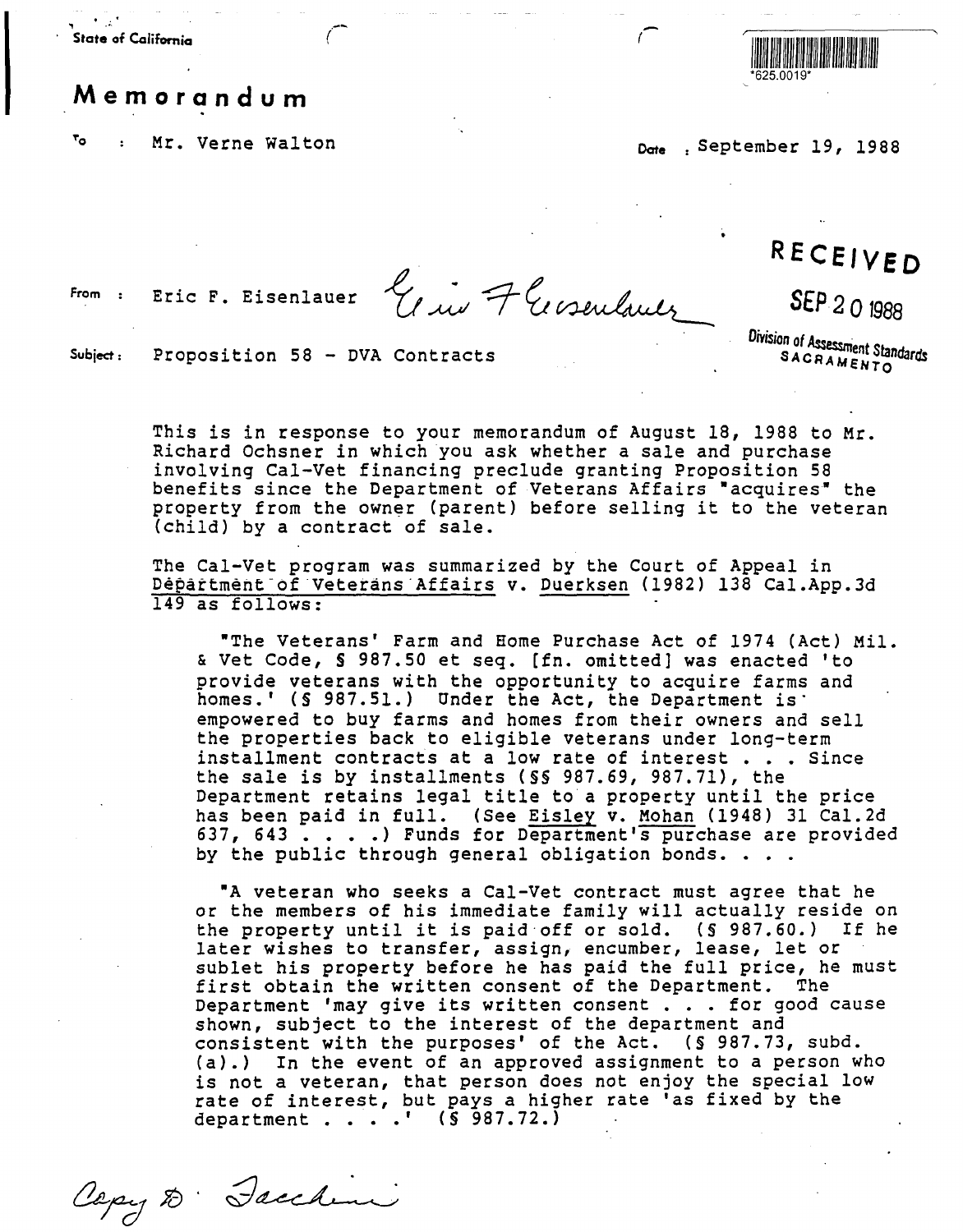,--

•only one farm or home purchased under the Act may be owned by a veteran at any one time. (§ 987.86, subd. (c).) However, a veteran who has paid his contract in full may in certain circumstances be granted a subsequent opportunity to purchase another farm or home under the Act. (§ 987.86, subds. (a), (b), (d), (e}.)

"If a veteran fails to comply with any of the terms of his contractual obligations the Department may cancel the contract; in such event all payments made to the Department up to that time are forfeited as rental paid for occupancy, and the Department is entitled to take possession of the property.  $(S 987.77.)^*$ property. (§ 987.77.)•

As you know, Proposition 58 amended article XIIIA of the California Constitution to provide among other things that the terms •purchase• and •change in ownership• do not include the purchase or transfer of the principal residence and the first \$1 million of the full cash value of other real property between parents and children. Chapter 48 of the Statutes of 1987 (AB 47) is the implementing legislation for Proposition 58. Chapter 48 added section 63.1 to the Revenue and Taxation Code and applies to purchases and transfers of real property completed on or after November 6, 1986.

The term "purchase" is defined by section 67 as "a change in ownership for consideration." "Change in ownership" is defined by section 60 "as a transfer of a present interest in real property, including the beneficial use thereof, the value of which is substantially equal to the value of the fee interest." Thus, if a parent transfers to a child (or vice versa}, an interest in real property as described in section 60, the transfer is excluded from change in ownership pursuant to Proposition 58 and section 63.1.

The Military and Veterans Code provides (§ 987.68) that the department, before consummating a purchase (from the owner), shall cause the title of the property sought to be purchased to be examined and may require an abstract, an unlimited certificate of title or a policy of title insurance and may refer the same to the Attorney General for his opinion. After that, "[t]he department shall then enter into a contract with the veteran for the sale of the property to the veteran.  $\ldots$   $\blacksquare$  (§ 987.69.)

It is settled law that the vendee of a contract of sale with the Department of Veterans Affairs is the owner of the property for all purposes and that the Department retains mere legal title as security for payment of the contract purchase price (Eisley v. Mohan, supra. )

/ *(* -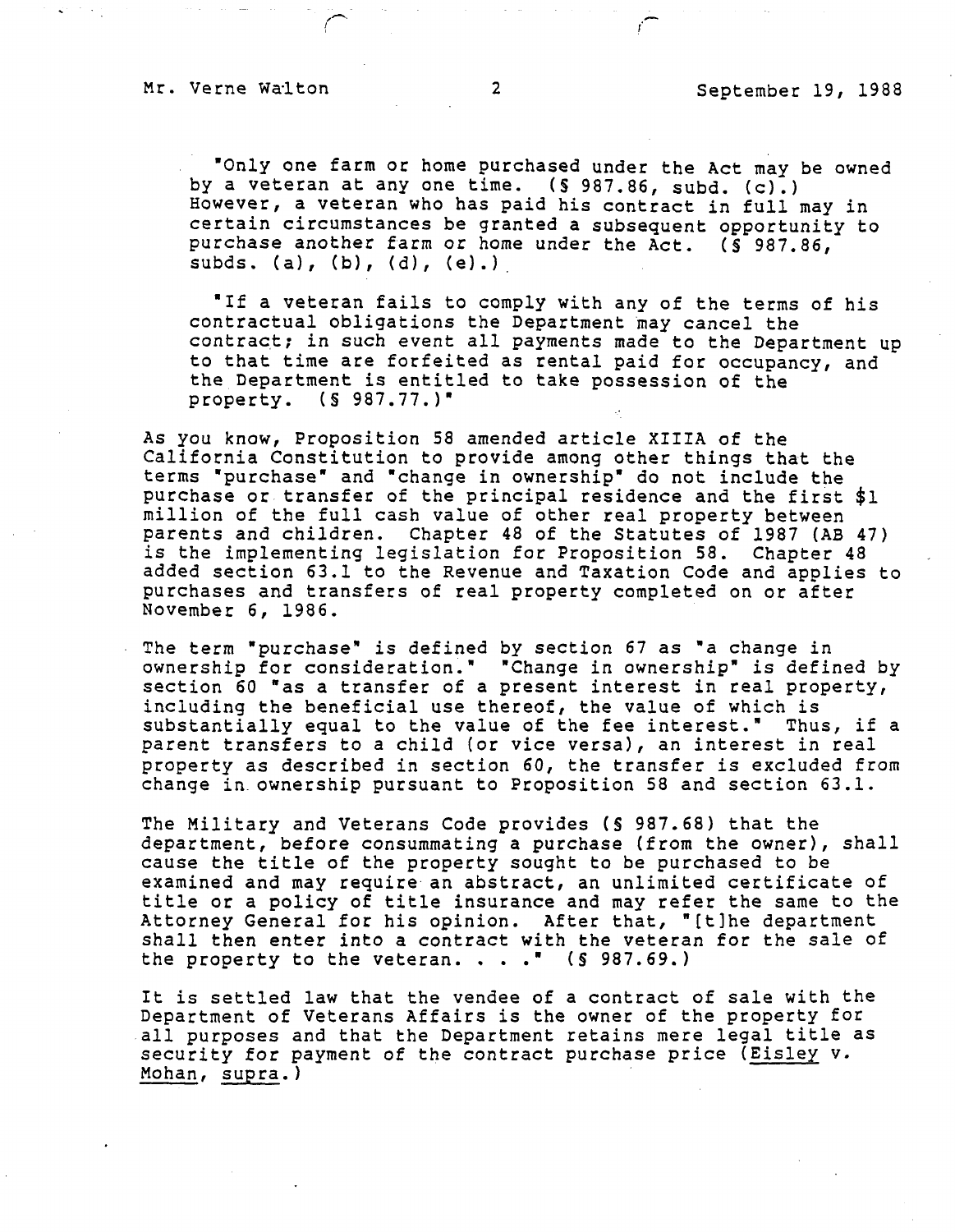······---•'"'· ··----·•,··--· - ...

Thus, when a parent sells property to the department under the Cal-Vet financing program, the department is then statutorily obligated to enter into a contract of sale with the veteran (child) by which the veteran is the equitable owner of the property and the department owns mere legal title. Because of the statutory requirement to contract with the veteran, the department does not have the right to the beneficial use of the property purchased. That right passes from the owner (parent) through the department to the veteran (child).

The situation here is analogous to a transfer in trust for the present benefit of a child of the trustor which in our opinion qualifies for the parent-child exclusion. See Letter to Assessors dated September 11, 1987, No; 87/72. In either case, property is transferred to a party who is under a legal obligation to make the beneficial use or benefits of the property available to another. In the case of a trust, the legal obligation is imposed by the trust instrument while in this case the legal obligation is imposed by statute as indicated above. In either case, the transferee of the legal title to the property owns only the mere legal title to the property (Eisley, supra; Estate of Feuereisen (1971) 17 Cal. App. 3d 717, 720; Allen v. Sutter County Board of Equalization (1983) 139 Cal.App.3d 887, 890.)

Therefore, in our opinion, there is a transfer to the veteran (child) from the owner (parent) of a present interest in real property including the beneficial use thereof, which is equal to the value of the fee interest. The substance of the transaction is no different than if the child had purchased the property directly from his parent using conventional financing in which case there would be no question regarding the applicability of Proposition 58. In either case, the parent receives money for the sale of the property, the child is at least the equitable owner of the property, and a third party collects principal and interest payments from the child. See Eisley v. Mohan, supra, wherein the court quoted with approval at page  $643$  that  $*($ w here beneficial interest has passed to a vendee, the retention of legal title does not give significant difference from the situation of a deed with a lien retained or a mortgage back to secure the purchase money."

Section 2 of Stats. of 1987, Chap. 48, provided that it is the intent of the Legislature that the provisions of section 63.1 shall be liberally construed in order to carry out the intent of Proposition 58 to exclude from change in ownership purchases or transfers between parents and their children described therein.

In our view, to treat transactions between parents and children differently depending upon whether Cal-Vet financing or more conventional financing is used would frustrate the expressed intent of the Legislature that section 63.1 be liberally construed.

.<br>الأرباء العام الأحديث الموضوعة به صابقها للإنسان الإنسانية على الأربانية الاستعمام المتاريخ والمرارة المستحدثة المراكب

*(*